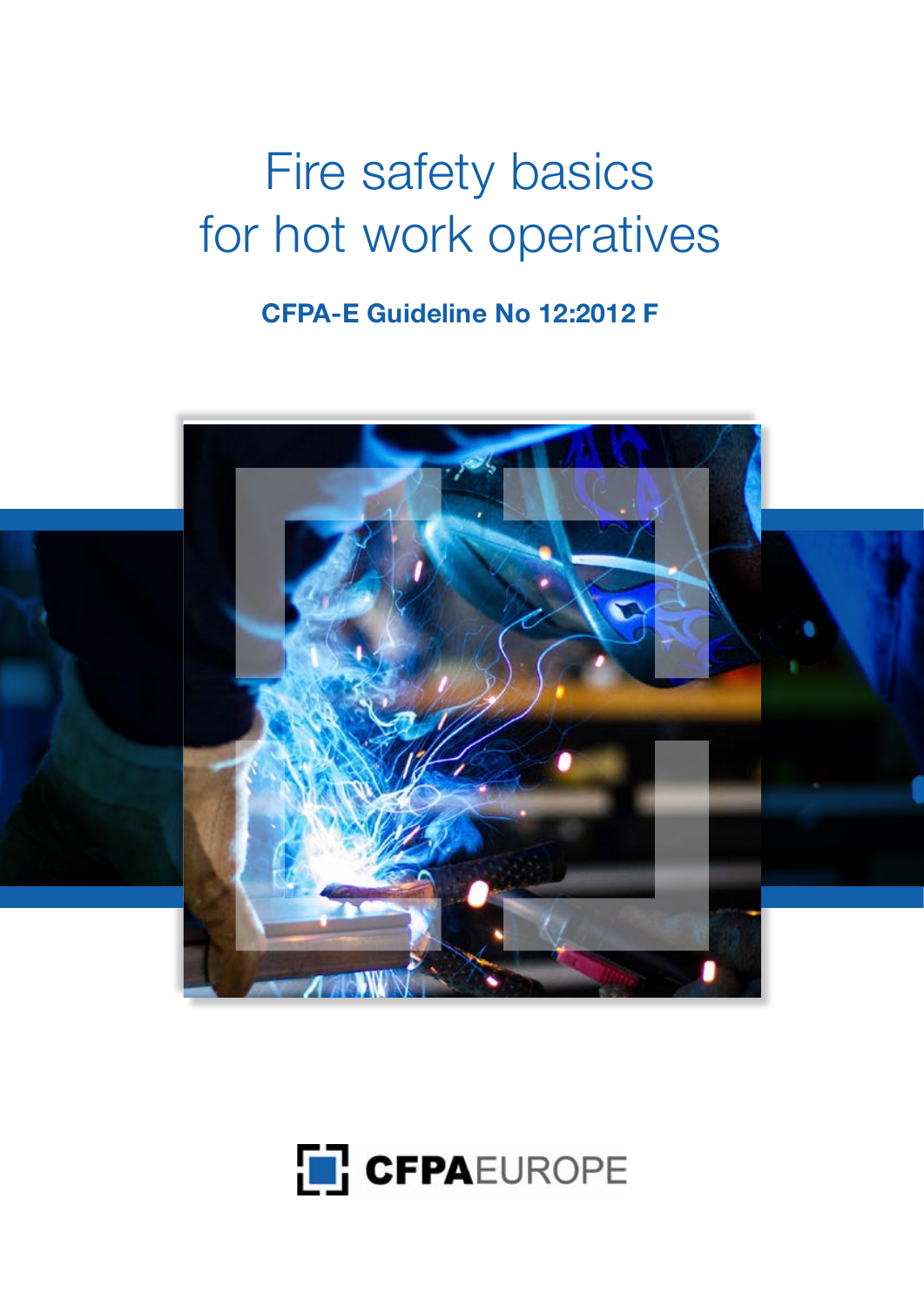

#### **FOREWORD**

The European fire protection associations have decided to produce common guidelines in order to achieve similar interpretation in European countries and to give examples of acceptable solutions, concepts and models. The Confederation of Fire Protection Associations in Europe (CFPA E) has the aim to facilitate and support fire protection activities across Europe.

The market imposes new demands for quality and safety. Today, fire protection forms an integral part of a modern strategy for survival and competitiveness.

This guideline is primarily intended for those responsible for safety in companies and organisations. It is also addressed to the rescue services, consultants, safety companies etc so that, in the course of their work, they may be able to help companies and organisations to increase the levels of fire safety.

The proposals within this guideline have been produced by the SPEK - The Finnish National Rescue Association and the author is Mr Matti Orrainen.

This guideline has been compiled by Guidelines Commission and adopted by all fire protection associations in the Confederation of Fire Protection Associations Europe.

These guidelines reflect best practice developed by the countries of CFPA Europe. Where the guidelines and national requirement conflict, national requirements must apply.

Copenhagen, 22 March 2012 Stockholm, 22 March 2012 CFPA Europe CFPA Europe Guidelines Commission

Chairman Chairman

Jesper Ditlev Tommy Arvidsson



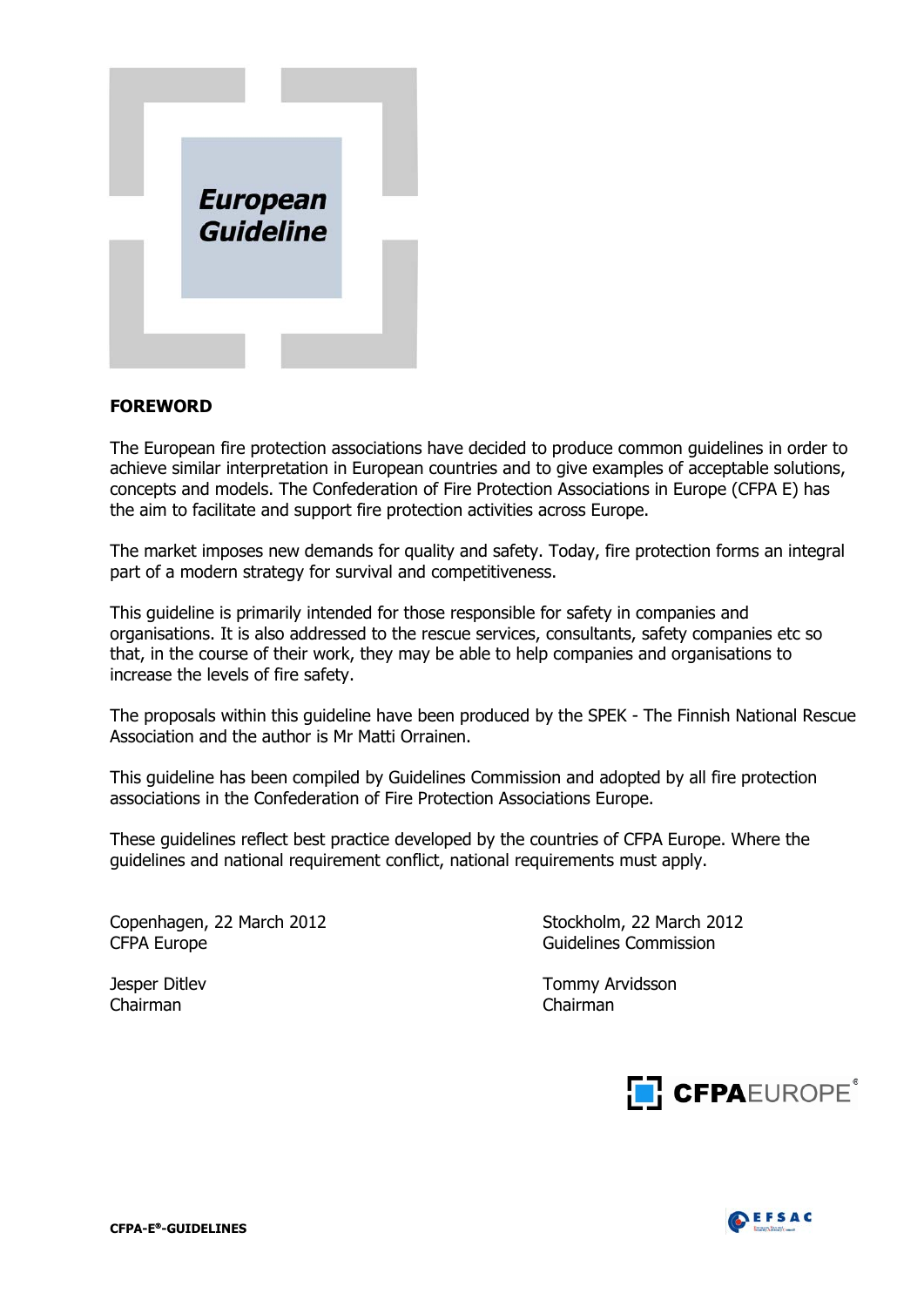

#### **Contents**

| 2  |     |  |  |  |  |  |
|----|-----|--|--|--|--|--|
| 3  |     |  |  |  |  |  |
| 4  |     |  |  |  |  |  |
| 5  |     |  |  |  |  |  |
| 6  |     |  |  |  |  |  |
| 7  |     |  |  |  |  |  |
| 8  |     |  |  |  |  |  |
| 9  |     |  |  |  |  |  |
|    | 9.1 |  |  |  |  |  |
|    | 9.2 |  |  |  |  |  |
|    | 9.3 |  |  |  |  |  |
| 10 |     |  |  |  |  |  |
|    |     |  |  |  |  |  |
| 11 |     |  |  |  |  |  |
| 12 |     |  |  |  |  |  |
| 13 |     |  |  |  |  |  |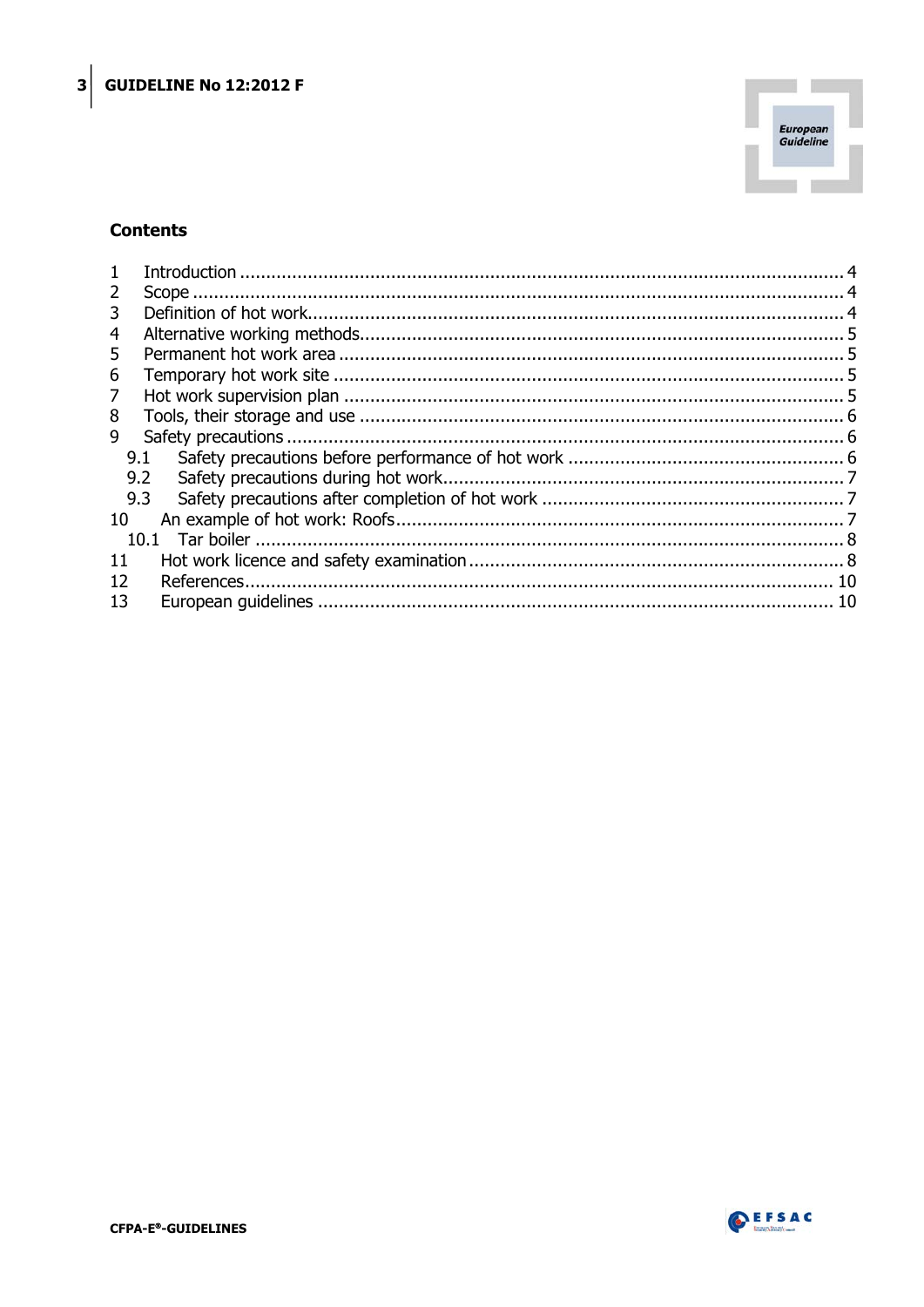

# <span id="page-3-0"></span>**1 Introduction**

It is very important to educate and influence those who are involved with hot work processes. Hot work operatives should be able to:

- identify hazards;
- assess hazards in specific hot work situations;
- understand the contents and requirements of national standards;
- understand the characteristics of gases used in hot works; and
- carry out the required safety tasks during and after hot work.

It is also important that hot work operatives should be competent to handle hot work tools and equipment in a safe manner and know alternative safe work methods.

If fire breaks out as a result of hot work, the hot work operative should be familiar with portable fire extinguishing equipment and how to choose and use it effectively.

The main aim should be to improve the understanding and attitude of hot work operatives so that, within a general approach of risk assessment, they can carry out hot work in a safe manner. This is accomplished by hot work training, adherence to a strict hot work permit policy and even, in some European countries, examinations and fixed term licences for hot work operatives.

# <span id="page-3-1"></span>**2 Scope**

The aim of this guideline is to help prevent injury to people and damage to property and the environment as a consequence of hot work at temporary work sites.

# <span id="page-3-2"></span>**3 Definition of hot work**

Hot work refers to working methods – usually in construction or refurbishment activities - which produce sparks or involve the use of a naked flame or other source of heat as a result of which there is the risk of a fire.

For example, in roofing and waterproofing work hot work can include the drying of the base by flame or hot air, the heating of bitumen in a tar boiler and the attachment of built-up roofing involving the use of heat.

Other sources of heat commonly involved in hot work processes include:

- gas/electric welding and cutting apparatus;
- blowlamps/blowtorches;
- grinding wheels and cutting discs;
- brazing and soldering.

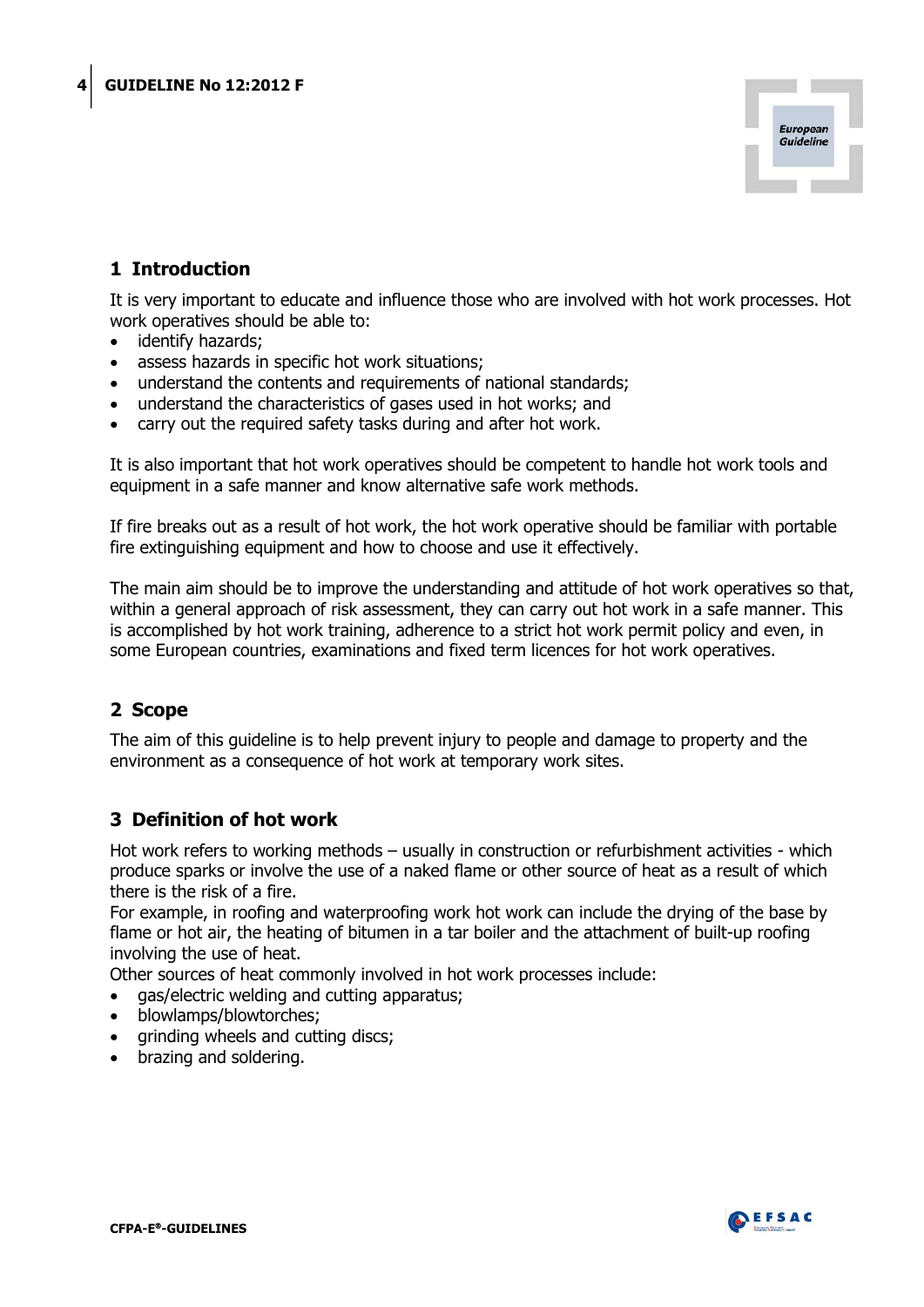

# <span id="page-4-0"></span>**4 Alternative working methods**

Given that hot work always involves hazards that could cause fire to start, it is always advisable to consider other working methods such as, for example, bolting rather than welding, the aim being not to produce sparks or involve the use of a naked flame. It might also be possible to transfer the workpiece to a safer area (such as a permanent hot work area), see section 5.

#### <span id="page-4-1"></span>**5 Permanent hot work area**

A permanent hot work area refers to an area or a fire compartment reserved and planned for the safe carrying out of hot work. The working area must satisfy at least the following requirements:

the construction materials must either be non-combustible or, if the materials are combustible, they must be protected by a screen;

the area shall at all times be kept clear of combustible materials not connected to the work being performed - no flammable liquids shall be handled or stored in the area and the area shall be segregated from any area which contains flammable gases;

the working area shall be equipped with at least one 43A 183B C -class (12kg A-B III-E) portable fire extinguisher and in addition in the immediate vicinity of the working area either another corresponding portable fire extinguisher or two 27A 144B C -class (6kg A-B III-E) portable extinguishers. Requirements can vary in different countries.

# <span id="page-4-2"></span>**6 Temporary hot work site**

A temporary hot work site is a site which falls short of the requirements set for a permanent hot work area. Hot work may be performed at a temporary site only if the work cannot be performed at a permanent hot work site.

No hot work operations shall be carried out at temporary hot work sites unless there exists a permit-to-work system at the premises and thus a hot work permit issued for the work concerned. Such provisions should be contained in the company's control plan for fire prevention matters. ( See Appendix A for an example of a hot work permit.)

Whenever hot work processes are carried out on premises which are exposed to a particularly great risk of fire or explosion (e.g a refinery) or which are valuable economically (e.g. department store), historically (e.g. a cathedral), artistically (e.g. a museum) or otherwise, the local fire authorities shall be contacted before any hot work operations are commenced. This should not need to apply to industrial companies which should have their own security administration and sufficient fire safety expertise.

# <span id="page-4-3"></span>**7 Hot work supervision plan**

All industrial and other types of companies, construction sites, plants and facilities should draft a hot work supervision plan. The plan shall constitute a permanent set of instructions approved by

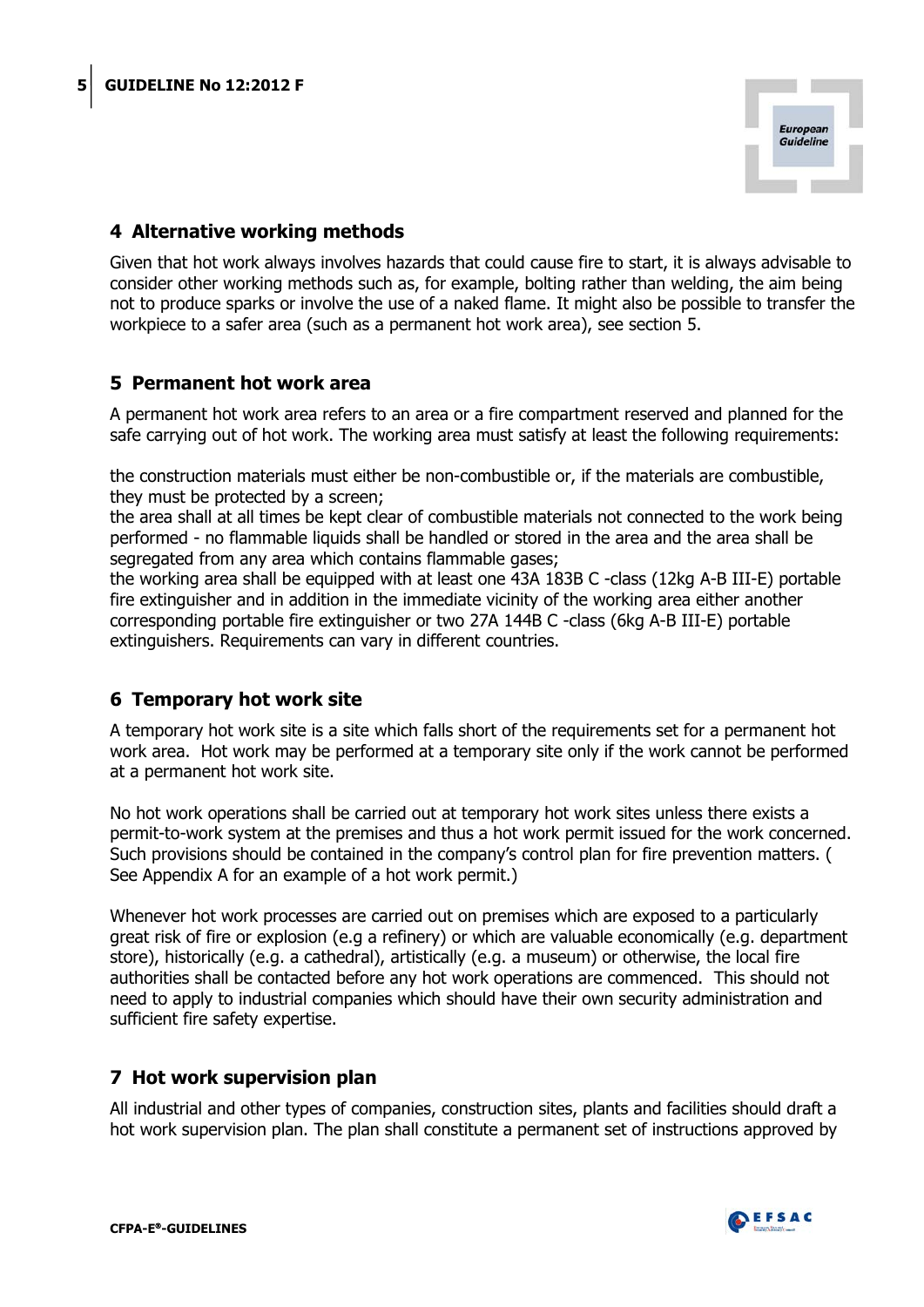

<span id="page-5-0"></span>the company or construction site for the safe performance of hot work and will have its basis in a permit-to-work scheme.

# **8 Tools, their storage and use**

As regards tools, the provisions contained in relevant laws, regulations, standards and authorities' requirements on equipment used for hot work operations shall be complied with.

# <span id="page-5-1"></span>**9 Safety precautions**

#### <span id="page-5-2"></span>**9.1 Safety precautions before performance of hot work**

- Assess the fire hazards at the work site.
- Inspect ceiling, wall and floor structures and shield leadthroughs and openings.
- Apply for a written hot work permit from the person appointed by the customer to issue permits.
- Appoint a hot work guard for the duration of work and after work is completed.
- Ensure that everyone at the work site knows the address of the work site, location of telephone, how to make an emergency call and how to use first-aid fire extinguishing equipment.
- Be sure that the work site is equipped with at least one portable fire extinguisher of class 43A 183B C and, at a distance of not more than about 10m, either another qual portable fire extinguisher or two portable fire extinguishers of class 27A 144B C or a hose reel. Requirements can vary in different countries.
- Clear up and secure the hot work site. Remove or protect all combustible and flammable machines, *including bins and containers*, equipment and materials at the hot work site or surrounding facilities.
- Protect combustible structures as well as openings in the structures. Mineral wool can be used for temporary protection.
- If necessary, water the hot work site and its surroundings.
- Inspect the facilities around the hot work site. If necessary, arrange hot work quarding in these facilities, as well.
- Non-combustible covers or mineral wool sheets must be available at the work site to prevent sparks from spreading. Wetting the cover improves the shielding effect. The spread of sparks can also be prevented by movable cut-off walls made of non-combustible material.
- When working on a grating, sparks must be prevented from entering the facilities below by covering the grating with non-flammable covers.
- Protect cable racks in the vicinity of the hot work site with wet covers or mineral wool sheets.
- Prevent heat conduction to the surrounding facilities through pipes, ventilation conduits etc.
- If necessary, measure the gas concentration in the work area and ventilate the area.

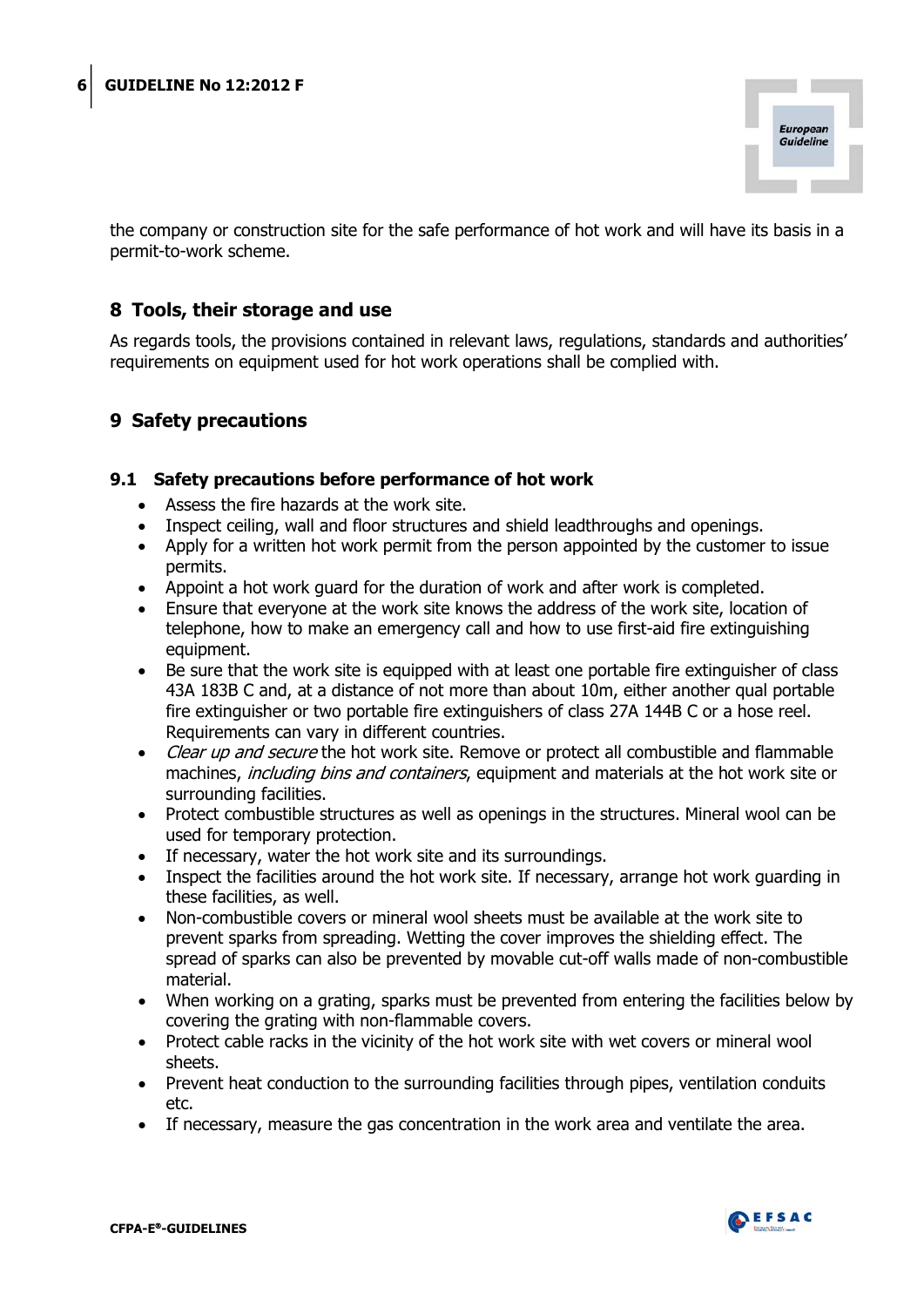

- If there is a possibility that heat or smoke generated during hot work may cause an unnecessary fire alarm, disconnect the detector of the automatic fire alarm / extinguishing equipment. The systems shall be disconnected only by the person in charge of them or by his/her deputy and the insurer shall be consulted. (The detector must be reconnected at the earliest opportunity after completion of hot work. See below.)
- <span id="page-6-0"></span>• Sprinkler systems need normally not be disconnected unless hot work is to be performed on the sprinkler system itself. Sprinkler nozzles, however, need to be protected from heat.

# **9.2 Safety precautions during hot work**

- Ensure that a hot work quard is present throughout the duration of the work, including breaks.
- Ensure that the portable fire extinguishers documented in the hot work permit are always present at the site.
- Observe whether the risk of fire in the area has increased during the process and assess the need for additional safety precautions.
- Watch for the generation of flammable gases. Ventilate, if necessary.
- Ensure that all flammable material generated during the work is immediately removed.
- Components which are endangered through heat transport due to the hot work should be permanently cooled down by water.

#### <span id="page-6-1"></span>**9.3 Safety precautions after completion of hot work**

- Inspect the work site and the surrounding facilities.
- Inform the permit issuer that the hot work is completed.
- After hot work is completed, continue quarding the hot work site and the surrounding area, if necessary. Continue guarding without interruption for the period of time defined in the hot work permit but not less than one hour.
- Close the valves on the gas cylinders and gas outlets used for the work and disconnect the hoses and process equipment from them.
- At the end of the working day take gas cylinders out to an approved place of storage.
- Reconnect the detector of the automatic fire alarm and the extinguishing equipment, disconnected due to hot work. The systems shall be reconnected only by the person in charge of them or by his/her deputy.

# <span id="page-6-2"></span>**10 An example of hot work: Roofs**

Before hot work is carried out on a roof a risk assessment will be carried out and consideration given to whether the work can be performed in another way tr at another location. When carrying out hot work on roofs, built-up roofing must not be fastened on the top of sheet metal or over metal structures in such a way that the place of fastening will become heated. A naked flame or hot air must not be used closer than 1.5m from the opening of the ventilation equipment or the point of intersection of horizontal or vertical structures. In some countries naked flames are forbidden.

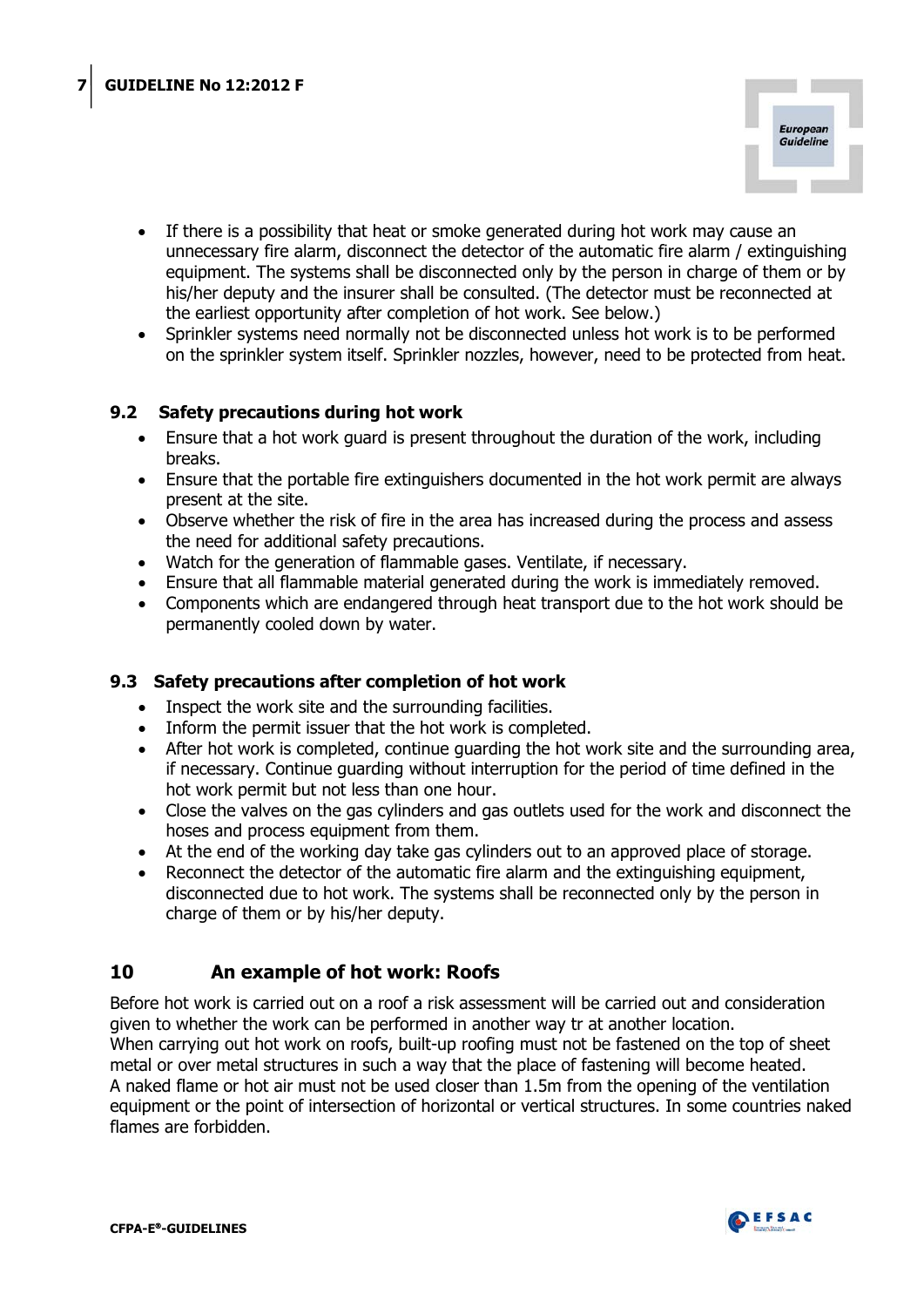

The hot work site must have the (initial) firefighting equipment, which is stipulated in the hot work permit, that is, at least two 43A 183B C -class (12kg A-B III-E) portable fire extinguishers and clearing equipment, with which it is possible to make a hole in the roof for the purpose of extinguishing a fire.

#### <span id="page-7-0"></span>**10.1 Tar boiler**

The construction of the tar boiler must be such that the structures which are underneath it cannot become heated or ignite.

The boiler must have a hinged, closable lid and the lid must be so tight that:

- rainwater will be prevented from getting into the boiler;
- any ignited fire will be smothered when the lid is closed.

The tar boiler must have a liquefied gas burner, which is an integral part of its structure. The construction of the emptying valve must be such that it will in all circumstances be shut tightly.

In addition, a tar boiler which has a volume of over 50 litres must include:

- a thermometer which shows the temperature of the tar;
- and a burner flame control device and a thermostat or other device, which prevents the tar from overheating.

If a furnace of less than 50 litres does not include a device which prevents overheating, then a metal basin, which has the capacity for taking the entire contents of the furnace, must be fitted under the furnace, so that in the event of the tar boiling over or leaking the contents can flow into the basin. The construction of the basin must be such that it will not ignite the surroundings when it is being filled with hot tar.

# <span id="page-7-1"></span>**11 Hot work licence and safety examination**

There are some European countries in which the training and examination of hot work operatives and the permit issuers is linked to a formal, compulsory licensing scheme for such operatives. While such a regime is recommended it is recognised that not all countries subscribe to its adoption.

The hot work operative's licence is a certificate, which shows that the person has passed the hot work safety examination. The minimum prerequisite for taking the examination is at least 7 hours training and an example of the scope of the training is included in Appendix B.

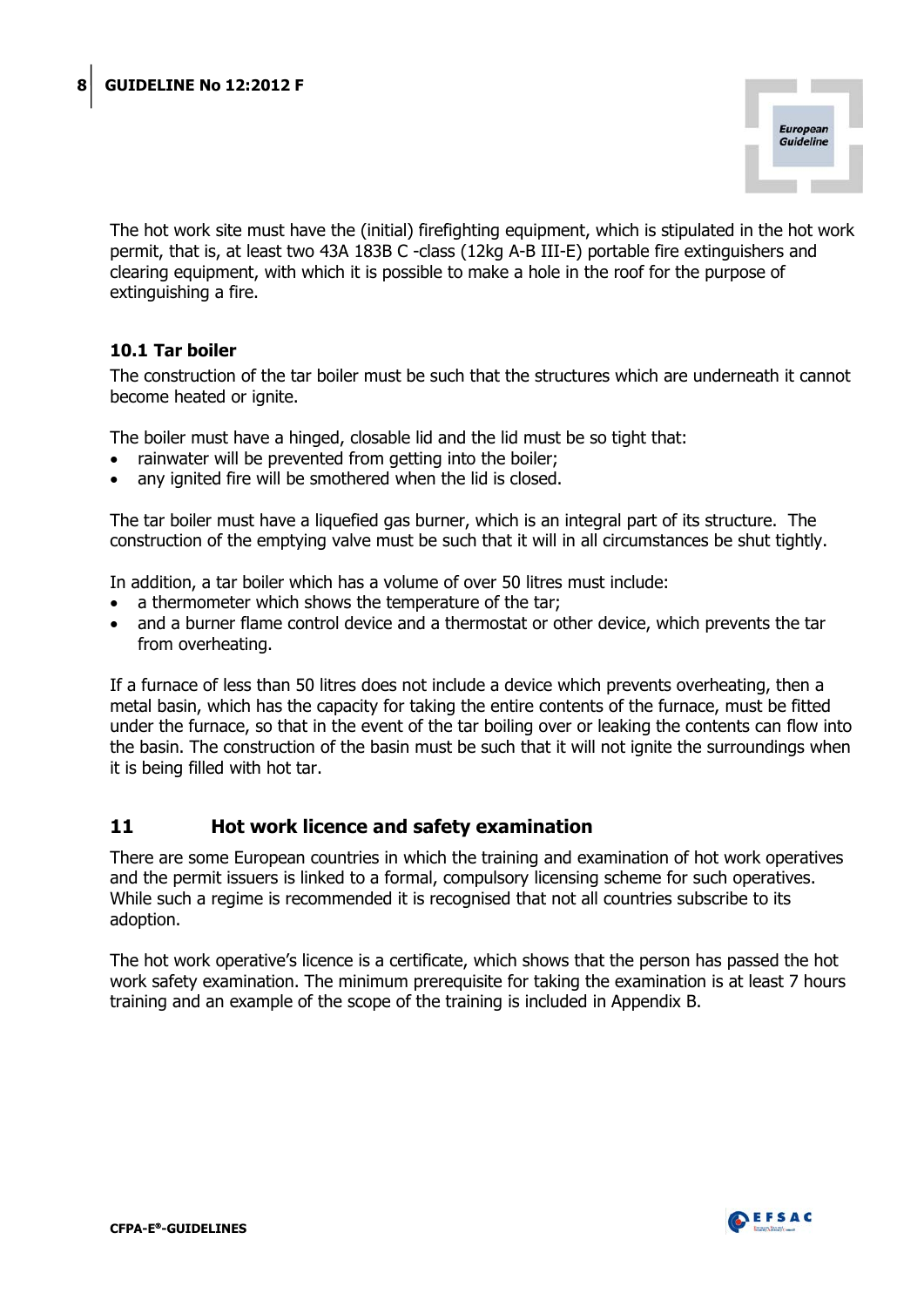

#### **Appendix A: Example of a Hot Work Permit**

[Each CFPA Europe country is to include its hot work permit.pdf at this point] Hot work permit in Finland.

| <b>Appendix B: Training for Hot Work Operative's Examination</b><br>Contents of programme |                       |
|-------------------------------------------------------------------------------------------|-----------------------|
| 1. How to identify hazards at temporary hot work sites                                    | (2 hours)             |
| Definition of hot work<br>$\bullet$                                                       |                       |
| Conditions necessary for combustion<br>$\bullet$                                          |                       |
| Fire<br>$\bullet$                                                                         |                       |
| How to identify hazards related to hot work                                               |                       |
| Surrounding facilities                                                                    |                       |
| Fire risk factors                                                                         |                       |
| 2. Examples of fire damage caused by hot work and analysis of damage                      | $(0,5 \text{ hours})$ |
| 3. Safety regulations                                                                     | (2 hours)             |
| Hot work supervision plan<br>$\bullet$                                                    |                       |
| Safety precautions<br>$\bullet$                                                           |                       |
| Hot work guard<br>$\bullet$                                                               |                       |
| Hot work operator<br>$\bullet$                                                            |                       |
| Tools, their storage and use                                                              |                       |
| 4. Actions in case of emergency                                                           | $(0,5 \text{ hours})$ |
| Rescue<br>$\bullet$                                                                       |                       |
| Alert<br>$\bullet$                                                                        |                       |
| Extinguish<br>$\bullet$                                                                   |                       |
| Limit<br>$\bullet$                                                                        |                       |
| Advise                                                                                    |                       |
| 5. Alternative work processes                                                             | $(0,5$ hours $)$      |
| 6. Sharing of responsibility                                                              | $(0, 5$ hours $)$     |
| The training includes fire drills, first-aid extinguishing and safety precautions.        | $(1, 5$ hours $)$     |

The training is followed by a hot work safety examination to verify that those performing hot work have an adequate knowledge of fire and hot work safety. Those passing the examination are awarded a hot work licence, which shall include the following information: name of licence holder, number of licence, validity and issuer of licence.